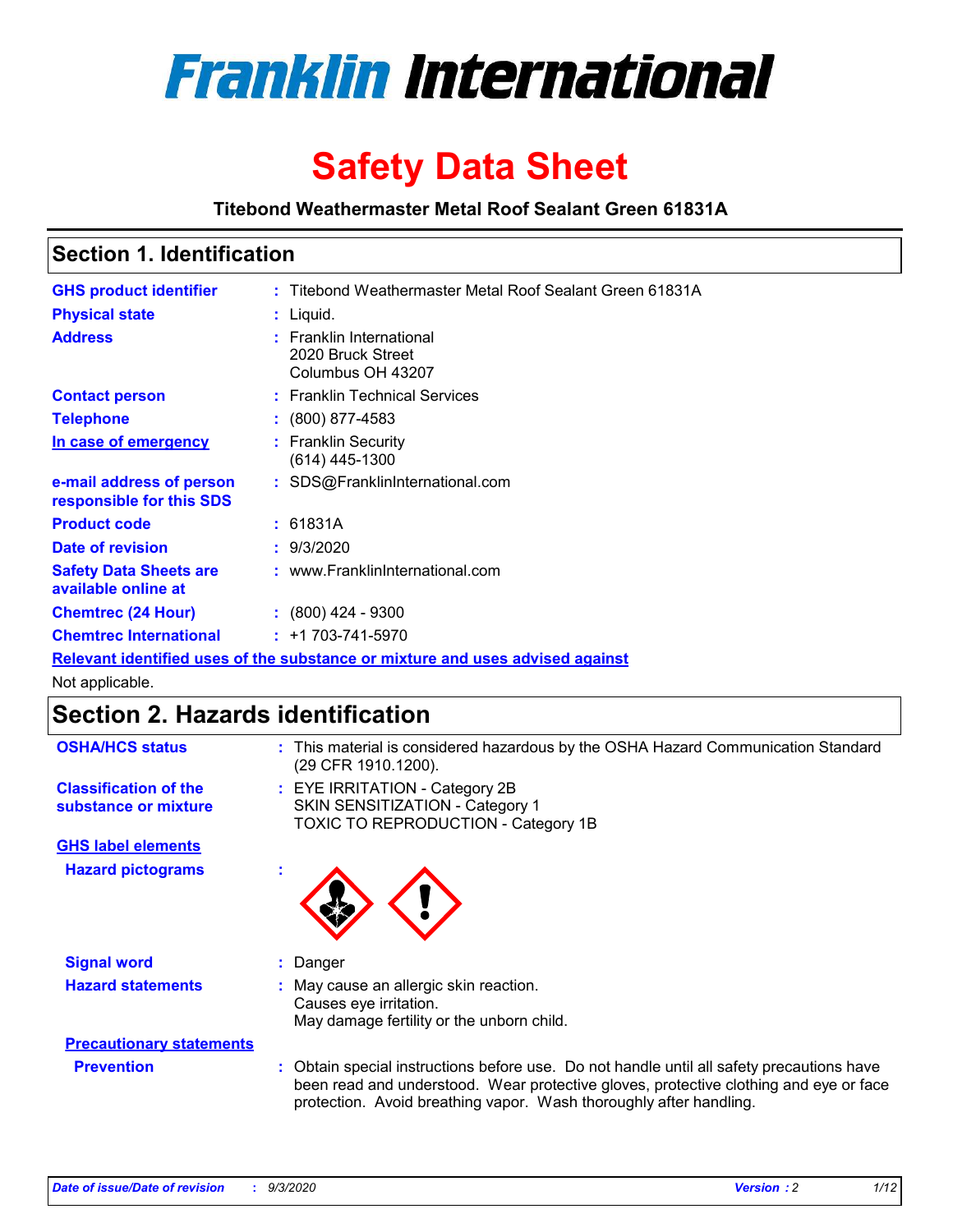### **Section 2. Hazards identification**

| <b>Response</b>                            | : IF exposed or concerned: Get medical advice or attention. Wash contaminated clothing<br>before reuse. IF ON SKIN: Wash with plenty of water. IF IN EYES: Rinse cautiously<br>with water for several minutes. Remove contact lenses, if present and easy to do.<br>Continue rinsing. If eye irritation persists: Get medical advice or attention. |
|--------------------------------------------|----------------------------------------------------------------------------------------------------------------------------------------------------------------------------------------------------------------------------------------------------------------------------------------------------------------------------------------------------|
| <b>Storage</b>                             | : Store locked up.                                                                                                                                                                                                                                                                                                                                 |
| <b>Disposal</b>                            | : Dispose of contents and container in accordance with all local, regional, national and<br>international regulations.                                                                                                                                                                                                                             |
| <b>Hazards not otherwise</b><br>classified | : Product generates methanol during cure.                                                                                                                                                                                                                                                                                                          |

# **Section 3. Composition/information on ingredients**

| <b>Substance/mixture</b> | Mixture |
|--------------------------|---------|
|                          |         |

| <b>Ingredient name</b>       | $\frac{9}{6}$ | <b>CAS number</b> |
|------------------------------|---------------|-------------------|
| 3-aminopropyltriethoxysilane | ՝≤3           | 919-30-2          |
| Dibutyltin dilaurate         | ∣≤0.3         | 77-58-7           |

Any concentration shown as a range is to protect confidentiality or is due to batch variation.

**There are no additional ingredients present which, within the current knowledge of the supplier and in the concentrations applicable, are classified as hazardous to health or the environment and hence require reporting in this section.**

**Occupational exposure limits, if available, are listed in Section 8.**

### **Section 4. First aid measures**

| <b>Description of necessary first aid measures</b> |                                                                                                                                                                                                                                                                                                                                                                                                                                                                                                                                                                                                                                                                                                                                                                           |
|----------------------------------------------------|---------------------------------------------------------------------------------------------------------------------------------------------------------------------------------------------------------------------------------------------------------------------------------------------------------------------------------------------------------------------------------------------------------------------------------------------------------------------------------------------------------------------------------------------------------------------------------------------------------------------------------------------------------------------------------------------------------------------------------------------------------------------------|
| <b>Eye contact</b>                                 | : Immediately flush eyes with plenty of water, occasionally lifting the upper and lower<br>eyelids. Check for and remove any contact lenses. Continue to rinse for at least 10<br>minutes. If irritation persists, get medical attention.                                                                                                                                                                                                                                                                                                                                                                                                                                                                                                                                 |
| <b>Inhalation</b>                                  | : Remove victim to fresh air and keep at rest in a position comfortable for breathing. If<br>not breathing, if breathing is irregular or if respiratory arrest occurs, provide artificial<br>respiration or oxygen by trained personnel. It may be dangerous to the person providing<br>aid to give mouth-to-mouth resuscitation. Get medical attention. If unconscious, place<br>in recovery position and get medical attention immediately. Maintain an open airway.<br>Loosen tight clothing such as a collar, tie, belt or waistband. In case of inhalation of<br>decomposition products in a fire, symptoms may be delayed. The exposed person may<br>need to be kept under medical surveillance for 48 hours.                                                       |
| <b>Skin contact</b>                                | : Wash with plenty of soap and water. Remove contaminated clothing and shoes. Wash<br>contaminated clothing thoroughly with water before removing it, or wear gloves.<br>Continue to rinse for at least 10 minutes. Get medical attention. In the event of any<br>complaints or symptoms, avoid further exposure. Wash clothing before reuse. Clean<br>shoes thoroughly before reuse.                                                                                                                                                                                                                                                                                                                                                                                     |
| <b>Ingestion</b>                                   | : Wash out mouth with water. Remove dentures if any. Remove victim to fresh air and<br>keep at rest in a position comfortable for breathing. If material has been swallowed and<br>the exposed person is conscious, give small quantities of water to drink. Stop if the<br>exposed person feels sick as vomiting may be dangerous. Do not induce vomiting<br>unless directed to do so by medical personnel. If vomiting occurs, the head should be<br>kept low so that vomit does not enter the lungs. Get medical attention. Never give<br>anything by mouth to an unconscious person. If unconscious, place in recovery position<br>and get medical attention immediately. Maintain an open airway. Loosen tight clothing<br>such as a collar, tie, belt or waistband. |
| Most important symptoms/effects, acute and delayed |                                                                                                                                                                                                                                                                                                                                                                                                                                                                                                                                                                                                                                                                                                                                                                           |
| <b>Potential acute health effects</b>              |                                                                                                                                                                                                                                                                                                                                                                                                                                                                                                                                                                                                                                                                                                                                                                           |
| <b>Eye contact</b>                                 | : May cause eye irritation.                                                                                                                                                                                                                                                                                                                                                                                                                                                                                                                                                                                                                                                                                                                                               |
| <b>Inhalation</b>                                  | : No known significant effects or critical hazards.                                                                                                                                                                                                                                                                                                                                                                                                                                                                                                                                                                                                                                                                                                                       |
|                                                    |                                                                                                                                                                                                                                                                                                                                                                                                                                                                                                                                                                                                                                                                                                                                                                           |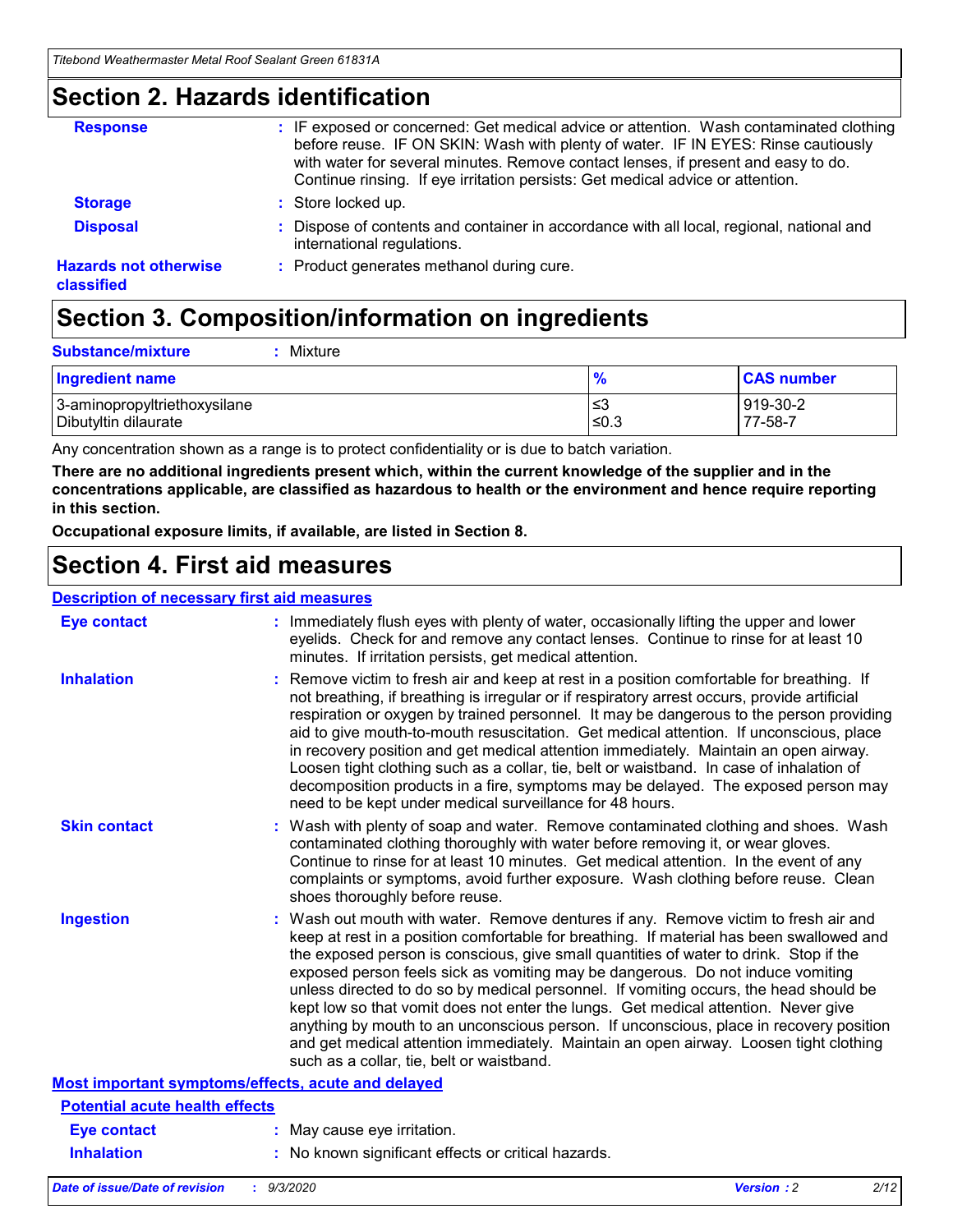| Hitebond Weathermaster Metal Roof Sealant Green 61831A<br><b>Section 4. First aid measures</b> |                                                                                                                                                                                                                                                                                                                                                                                                               |
|------------------------------------------------------------------------------------------------|---------------------------------------------------------------------------------------------------------------------------------------------------------------------------------------------------------------------------------------------------------------------------------------------------------------------------------------------------------------------------------------------------------------|
| <b>Skin contact</b>                                                                            | : May cause skin irritation.                                                                                                                                                                                                                                                                                                                                                                                  |
| <b>Ingestion</b>                                                                               | : No known significant effects or critical hazards.                                                                                                                                                                                                                                                                                                                                                           |
| <b>Over-exposure signs/symptoms</b>                                                            |                                                                                                                                                                                                                                                                                                                                                                                                               |
| <b>Eye contact</b>                                                                             | : Adverse symptoms may include the following:<br>irritation<br>watering<br>redness                                                                                                                                                                                                                                                                                                                            |
| <b>Inhalation</b>                                                                              | : Adverse symptoms may include the following:<br>reduced fetal weight<br>increase in fetal deaths<br>skeletal malformations                                                                                                                                                                                                                                                                                   |
| <b>Skin contact</b>                                                                            | Adverse symptoms may include the following:<br>irritation<br>redness<br>reduced fetal weight<br>increase in fetal deaths<br>skeletal malformations                                                                                                                                                                                                                                                            |
| <b>Ingestion</b>                                                                               | : Adverse symptoms may include the following:<br>reduced fetal weight<br>increase in fetal deaths<br>skeletal malformations                                                                                                                                                                                                                                                                                   |
|                                                                                                | Indication of immediate medical attention and special treatment needed, if necessary                                                                                                                                                                                                                                                                                                                          |
| <b>Notes to physician</b>                                                                      | : In case of inhalation of decomposition products in a fire, symptoms may be delayed.<br>The exposed person may need to be kept under medical surveillance for 48 hours.                                                                                                                                                                                                                                      |
| <b>Specific treatments</b>                                                                     | : No specific treatment.                                                                                                                                                                                                                                                                                                                                                                                      |
| <b>Protection of first-aiders</b>                                                              | No action shall be taken involving any personal risk or without suitable training. If it is<br>suspected that fumes are still present, the rescuer should wear an appropriate mask or<br>self-contained breathing apparatus. It may be dangerous to the person providing aid to<br>give mouth-to-mouth resuscitation. Wash contaminated clothing thoroughly with water<br>before removing it, or wear gloves. |

**See toxicological information (Section 11)**

### **Section 5. Fire-fighting measures**

| <b>Extinguishing media</b>                               |                                                                                                                                                                                                     |
|----------------------------------------------------------|-----------------------------------------------------------------------------------------------------------------------------------------------------------------------------------------------------|
| <b>Suitable extinguishing</b><br>media                   | : Use an extinguishing agent suitable for the surrounding fire.                                                                                                                                     |
| <b>Unsuitable extinguishing</b><br>media                 | : None known.                                                                                                                                                                                       |
| <b>Specific hazards arising</b><br>from the chemical     | : In a fire or if heated, a pressure increase will occur and the container may burst.                                                                                                               |
| <b>Hazardous thermal</b><br>decomposition products       | Decomposition products may include the following materials:<br>carbon dioxide<br>carbon monoxide<br>nitrogen oxides<br>metal oxide/oxides                                                           |
| <b>Special protective actions</b><br>for fire-fighters   | : Promptly isolate the scene by removing all persons from the vicinity of the incident if<br>there is a fire. No action shall be taken involving any personal risk or without suitable<br>training. |
| <b>Special protective</b><br>equipment for fire-fighters | : Fire-fighters should wear appropriate protective equipment and self-contained breathing<br>apparatus (SCBA) with a full face-piece operated in positive pressure mode.                            |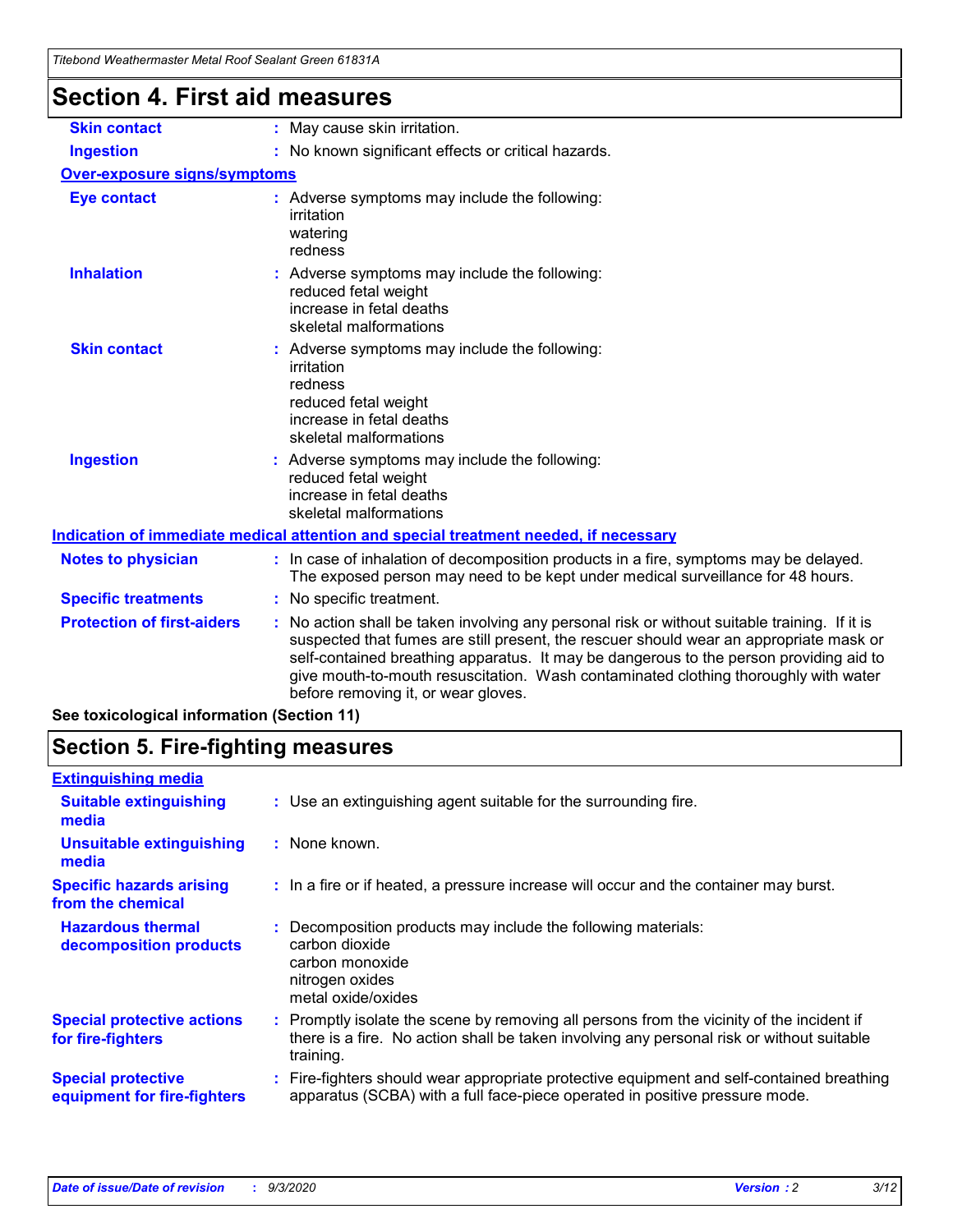### **Section 6. Accidental release measures**

|                                                              | Personal precautions, protective equipment and emergency procedures                                                                                                                                                                                                                                                                                                                                                                                                                                                                                                                                                                                                                                          |  |  |  |  |
|--------------------------------------------------------------|--------------------------------------------------------------------------------------------------------------------------------------------------------------------------------------------------------------------------------------------------------------------------------------------------------------------------------------------------------------------------------------------------------------------------------------------------------------------------------------------------------------------------------------------------------------------------------------------------------------------------------------------------------------------------------------------------------------|--|--|--|--|
| For non-emergency<br>personnel                               | : No action shall be taken involving any personal risk or without suitable training.<br>Evacuate surrounding areas. Keep unnecessary and unprotected personnel from<br>entering. Do not touch or walk through spilled material. Avoid breathing vapor or mist.<br>Provide adequate ventilation. Wear appropriate respirator when ventilation is<br>inadequate. Put on appropriate personal protective equipment.                                                                                                                                                                                                                                                                                             |  |  |  |  |
| For emergency responders                                     | : If specialized clothing is required to deal with the spillage, take note of any information in<br>Section 8 on suitable and unsuitable materials. See also the information in "For non-<br>emergency personnel".                                                                                                                                                                                                                                                                                                                                                                                                                                                                                           |  |  |  |  |
| <b>Environmental precautions</b>                             | : Avoid dispersal of spilled material and runoff and contact with soil, waterways, drains<br>and sewers. Inform the relevant authorities if the product has caused environmental<br>pollution (sewers, waterways, soil or air).                                                                                                                                                                                                                                                                                                                                                                                                                                                                              |  |  |  |  |
| <b>Methods and materials for containment and cleaning up</b> |                                                                                                                                                                                                                                                                                                                                                                                                                                                                                                                                                                                                                                                                                                              |  |  |  |  |
| <b>Small spill</b>                                           | : Stop leak if without risk. Move containers from spill area. Dilute with water and mop up<br>if water-soluble. Alternatively, or if water-insoluble, absorb with an inert dry material and<br>place in an appropriate waste disposal container. Dispose of via a licensed waste<br>disposal contractor.                                                                                                                                                                                                                                                                                                                                                                                                     |  |  |  |  |
| <b>Large spill</b>                                           | : Stop leak if without risk. Move containers from spill area. Approach release from<br>upwind. Prevent entry into sewers, water courses, basements or confined areas. Wash<br>spillages into an effluent treatment plant or proceed as follows. Contain and collect<br>spillage with non-combustible, absorbent material e.g. sand, earth, vermiculite or<br>diatomaceous earth and place in container for disposal according to local regulations<br>(see Section 13). Dispose of via a licensed waste disposal contractor. Contaminated<br>absorbent material may pose the same hazard as the spilled product. Note: see<br>Section 1 for emergency contact information and Section 13 for waste disposal. |  |  |  |  |

### **Section 7. Handling and storage**

#### **Precautions for safe handling**

| <b>Protective measures</b>                                                       | : Put on appropriate personal protective equipment (see Section 8). Persons with a<br>history of skin sensitization problems should not be employed in any process in which<br>this product is used. Avoid exposure - obtain special instructions before use. Avoid<br>exposure during pregnancy. Do not handle until all safety precautions have been read<br>and understood. Do not get in eyes or on skin or clothing. Do not ingest. Avoid<br>breathing vapor or mist. If during normal use the material presents a respiratory hazard,<br>use only with adequate ventilation or wear appropriate respirator. Keep in the original<br>container or an approved alternative made from a compatible material, kept tightly<br>closed when not in use. Empty containers retain product residue and can be hazardous.<br>Do not reuse container. |
|----------------------------------------------------------------------------------|--------------------------------------------------------------------------------------------------------------------------------------------------------------------------------------------------------------------------------------------------------------------------------------------------------------------------------------------------------------------------------------------------------------------------------------------------------------------------------------------------------------------------------------------------------------------------------------------------------------------------------------------------------------------------------------------------------------------------------------------------------------------------------------------------------------------------------------------------|
| <b>Advice on general</b><br>occupational hygiene                                 | : Eating, drinking and smoking should be prohibited in areas where this material is<br>handled, stored and processed. Workers should wash hands and face before eating,<br>drinking and smoking. Remove contaminated clothing and protective equipment before<br>entering eating areas. See also Section 8 for additional information on hygiene<br>measures.                                                                                                                                                                                                                                                                                                                                                                                                                                                                                    |
| <b>Conditions for safe storage,</b><br>including any<br><i>incompatibilities</i> | Store between the following temperatures: 0 to 120°C (32 to 248°F). Store in<br>accordance with local regulations. Store in original container protected from direct<br>sunlight in a dry, cool and well-ventilated area, away from incompatible materials (see<br>Section 10) and food and drink. Store locked up. Keep container tightly closed and<br>sealed until ready for use. Containers that have been opened must be carefully<br>resealed and kept upright to prevent leakage. Do not store in unlabeled containers.<br>Use appropriate containment to avoid environmental contamination. See Section 10 for<br>incompatible materials before handling or use.                                                                                                                                                                         |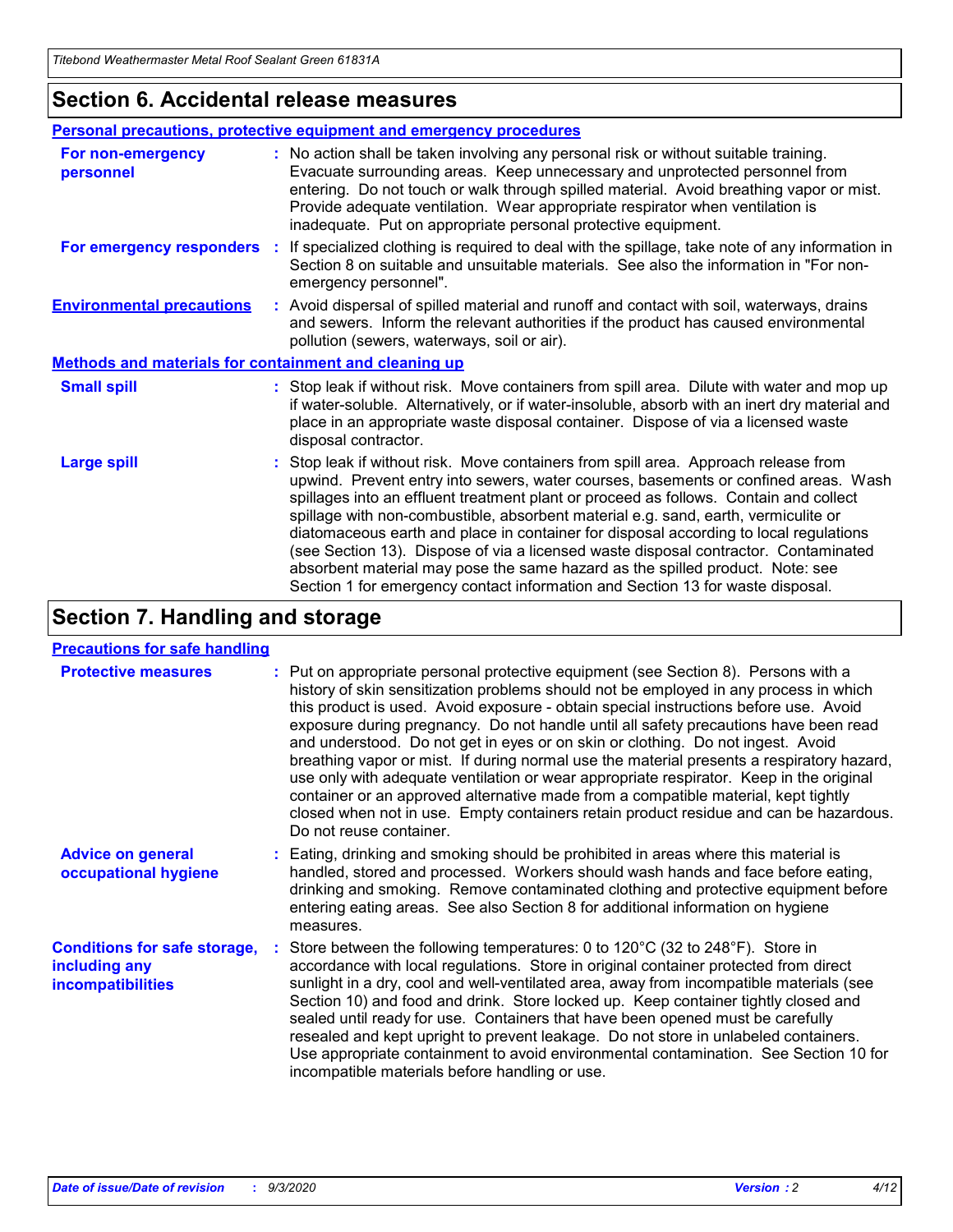# **Section 8. Exposure controls/personal protection**

#### **Control parameters**

#### **Occupational exposure limits**

| <b>Ingredient name</b>                               |    |                        | <b>Exposure limits</b>                                                                                                                                                                                                                                                                                                                                                                                                                                                                                                                                                                                                 |
|------------------------------------------------------|----|------------------------|------------------------------------------------------------------------------------------------------------------------------------------------------------------------------------------------------------------------------------------------------------------------------------------------------------------------------------------------------------------------------------------------------------------------------------------------------------------------------------------------------------------------------------------------------------------------------------------------------------------------|
| 3-aminopropyltriethoxysilane<br>Dibutyltin dilaurate |    |                        | None.<br>ACGIH TLV (United States, 3/2020). Absorbed through skin.<br>Notes: as Sn<br>TWA: $0.1 \text{ mg/m}^3$ , (as Sn) 8 hours.<br>STEL: 0.2 mg/m <sup>3</sup> , (as Sn) 15 minutes.<br>NIOSH REL (United States, 10/2016). Absorbed through skin.<br>Notes: as Sn<br>TWA: 0.1 mg/m <sup>3</sup> , (as Sn) 10 hours.<br>OSHA PEL (United States, 5/2018). Notes: as Sn<br>TWA: $0.1 \text{ mg/m}^3$ , (as Sn) 8 hours.<br>OSHA PEL 1989 (United States, 3/1989). Absorbed through skin.<br>Notes: measured as Sn<br>TWA: 0.1 mg/m <sup>3</sup> , (measured as Sn) 8 hours. Form: Organic                            |
| <b>Appropriate engineering</b><br>controls           |    |                        | : If user operations generate dust, fumes, gas, vapor or mist, use process enclosures,<br>local exhaust ventilation or other engineering controls to keep worker exposure to<br>airborne contaminants below any recommended or statutory limits.                                                                                                                                                                                                                                                                                                                                                                       |
| <b>Environmental exposure</b><br>controls            |    |                        | Emissions from ventilation or work process equipment should be checked to ensure<br>they comply with the requirements of environmental protection legislation. In some<br>cases, fume scrubbers, filters or engineering modifications to the process equipment<br>will be necessary to reduce emissions to acceptable levels.                                                                                                                                                                                                                                                                                          |
| <b>Individual protection measures</b>                |    |                        |                                                                                                                                                                                                                                                                                                                                                                                                                                                                                                                                                                                                                        |
| <b>Hygiene measures</b>                              |    |                        | : Wash hands, forearms and face thoroughly after handling chemical products, before<br>eating, smoking and using the lavatory and at the end of the working period.<br>Appropriate techniques should be used to remove potentially contaminated clothing.<br>Contaminated work clothing should not be allowed out of the workplace. Wash<br>contaminated clothing before reusing. Ensure that eyewash stations and safety<br>showers are close to the workstation location.                                                                                                                                            |
| <b>Eye/face protection</b>                           |    |                        | : Safety eyewear complying with an approved standard should be used when a risk<br>assessment indicates this is necessary to avoid exposure to liquid splashes, mists,<br>gases or dusts. If contact is possible, the following protection should be worn, unless<br>the assessment indicates a higher degree of protection: chemical splash goggles.                                                                                                                                                                                                                                                                  |
| <b>Skin protection</b>                               |    |                        |                                                                                                                                                                                                                                                                                                                                                                                                                                                                                                                                                                                                                        |
| <b>Hand protection</b>                               |    |                        | : Chemical-resistant, impervious gloves complying with an approved standard should be<br>worn at all times when handling chemical products if a risk assessment indicates this is<br>necessary. Considering the parameters specified by the glove manufacturer, check<br>during use that the gloves are still retaining their protective properties. It should be<br>noted that the time to breakthrough for any glove material may be different for different<br>glove manufacturers. In the case of mixtures, consisting of several substances, the<br>protection time of the gloves cannot be accurately estimated. |
| <b>Body protection</b>                               |    | handling this product. | Personal protective equipment for the body should be selected based on the task being<br>performed and the risks involved and should be approved by a specialist before                                                                                                                                                                                                                                                                                                                                                                                                                                                |
| <b>Other skin protection</b>                         |    |                        | : Appropriate footwear and any additional skin protection measures should be selected<br>based on the task being performed and the risks involved and should be approved by a<br>specialist before handling this product.                                                                                                                                                                                                                                                                                                                                                                                              |
| <b>Respiratory protection</b>                        | ÷. | aspects of use.        | Based on the hazard and potential for exposure, select a respirator that meets the<br>appropriate standard or certification. Respirators must be used according to a<br>respiratory protection program to ensure proper fitting, training, and other important                                                                                                                                                                                                                                                                                                                                                         |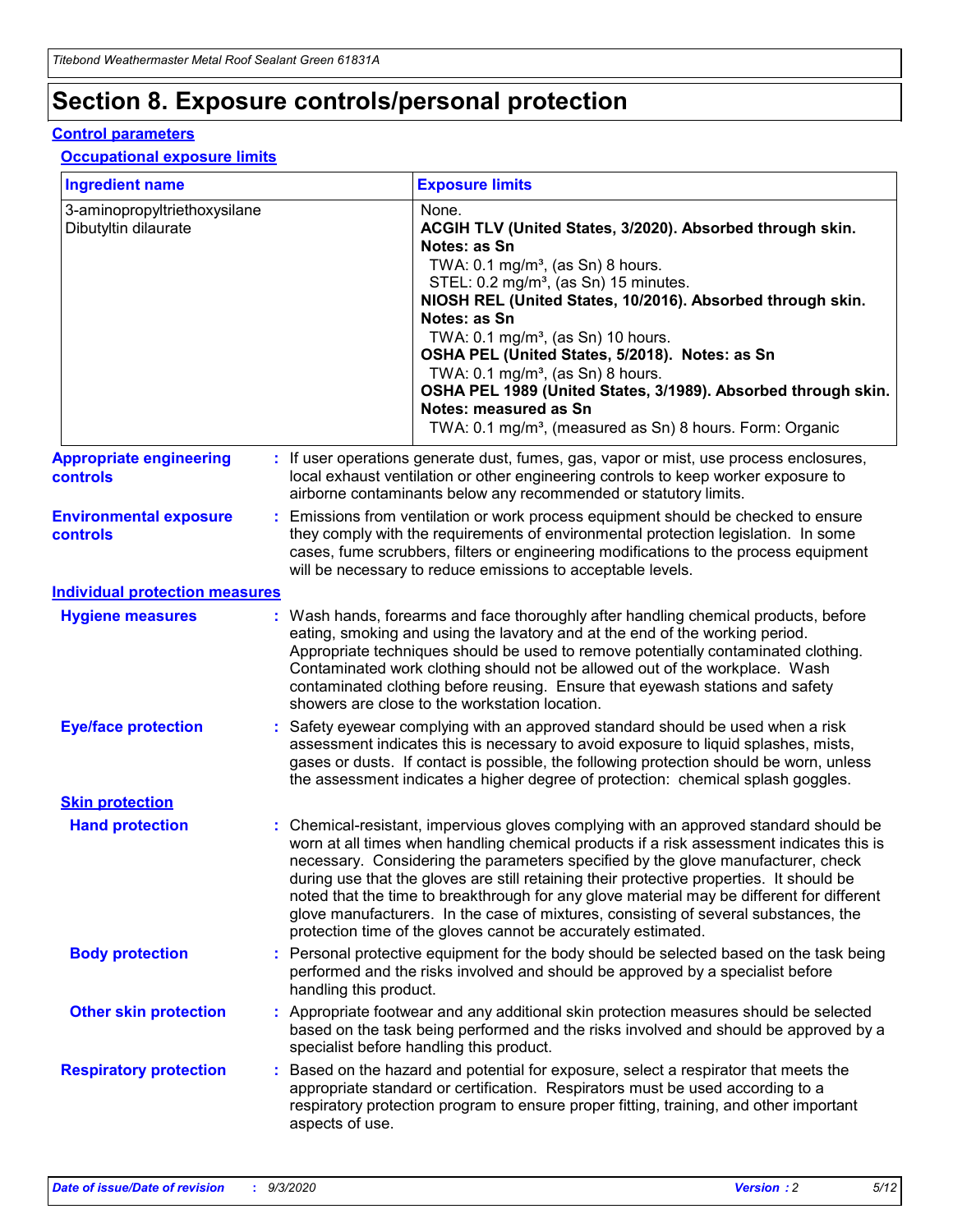### **Section 9. Physical and chemical properties**

#### **Appearance**

| <b>Physical state</b>                             |   | : Liquid. [Paste.]                                              |
|---------------------------------------------------|---|-----------------------------------------------------------------|
| <b>Color</b>                                      |   | Green.                                                          |
| Odor                                              |   | Characteristic.                                                 |
| <b>Odor threshold</b>                             | ÷ | Not available.                                                  |
| рH                                                |   | Not applicable.                                                 |
| <b>Melting point</b>                              |   | : Not available.                                                |
| <b>Boiling point</b>                              |   | >200°C (>392°F)                                                 |
| <b>Flash point</b>                                |   | Closed cup: >200°C (>392°F) [Setaflash.]                        |
| <b>Evaporation rate</b>                           |   | $:$ >1 (butyl acetate = 1)                                      |
| <b>Flammability (solid, gas)</b>                  |   | : Not available.                                                |
| Lower and upper explosive<br>(flammable) limits   |   | : Not available.                                                |
| <b>VOC (less water, less)</b><br>exempt solvents) |   | : 0 g/l                                                         |
| <b>Volatility</b>                                 |   | $: 0\%$ (w/w)                                                   |
| <b>Vapor density</b>                              |   | Not available.                                                  |
| <b>Relative density</b>                           |   | $\mathbf{1}$ $\mathbf{\sqrt{432}}$                              |
| <b>Solubility</b>                                 |   | Insoluble in the following materials: cold water and hot water. |
| <b>Solubility in water</b>                        |   | Not available.                                                  |
| <b>Partition coefficient: n-</b><br>octanol/water |   | $:$ Not available.                                              |
| <b>Auto-ignition temperature</b>                  |   | : Not available.                                                |
| <b>Decomposition temperature</b>                  |   | : Not available.                                                |
| <b>Viscosity</b>                                  |   | $:$ Not available.                                              |

### **Section 10. Stability and reactivity**

| <b>Reactivity</b>                            |    | : No specific test data related to reactivity available for this product or its ingredients.            |
|----------------------------------------------|----|---------------------------------------------------------------------------------------------------------|
| <b>Chemical stability</b>                    |    | : The product is stable.                                                                                |
| <b>Possibility of hazardous</b><br>reactions |    | : Under normal conditions of storage and use, hazardous reactions will not occur.                       |
| <b>Conditions to avoid</b>                   |    | : No specific data.                                                                                     |
| <b>Incompatible materials</b>                | ٠. | No specific data.                                                                                       |
| <b>Hazardous decomposition</b><br>products   | ÷. | Under normal conditions of storage and use, hazardous decomposition products should<br>not be produced. |

# **Section 11. Toxicological information**

#### **Information on toxicological effects**

#### **Acute toxicity**

| <b>Product/ingredient name</b> | <b>Result</b>           | <b>Species</b> | <b>Dose</b>                | <b>Exposure</b> |
|--------------------------------|-------------------------|----------------|----------------------------|-----------------|
| 3-aminopropyltriethoxysilane   | <b>ILD50 Dermal</b>     | Rabbit         | 4.29 g/kg                  |                 |
| Dibutyltin dilaurate           | ILD50 Oral<br>LD50 Oral | Rat<br>Rat     | $1.57$ g/kg<br>175 $mg/kg$ |                 |
|                                |                         |                |                            |                 |

**Irritation/Corrosion**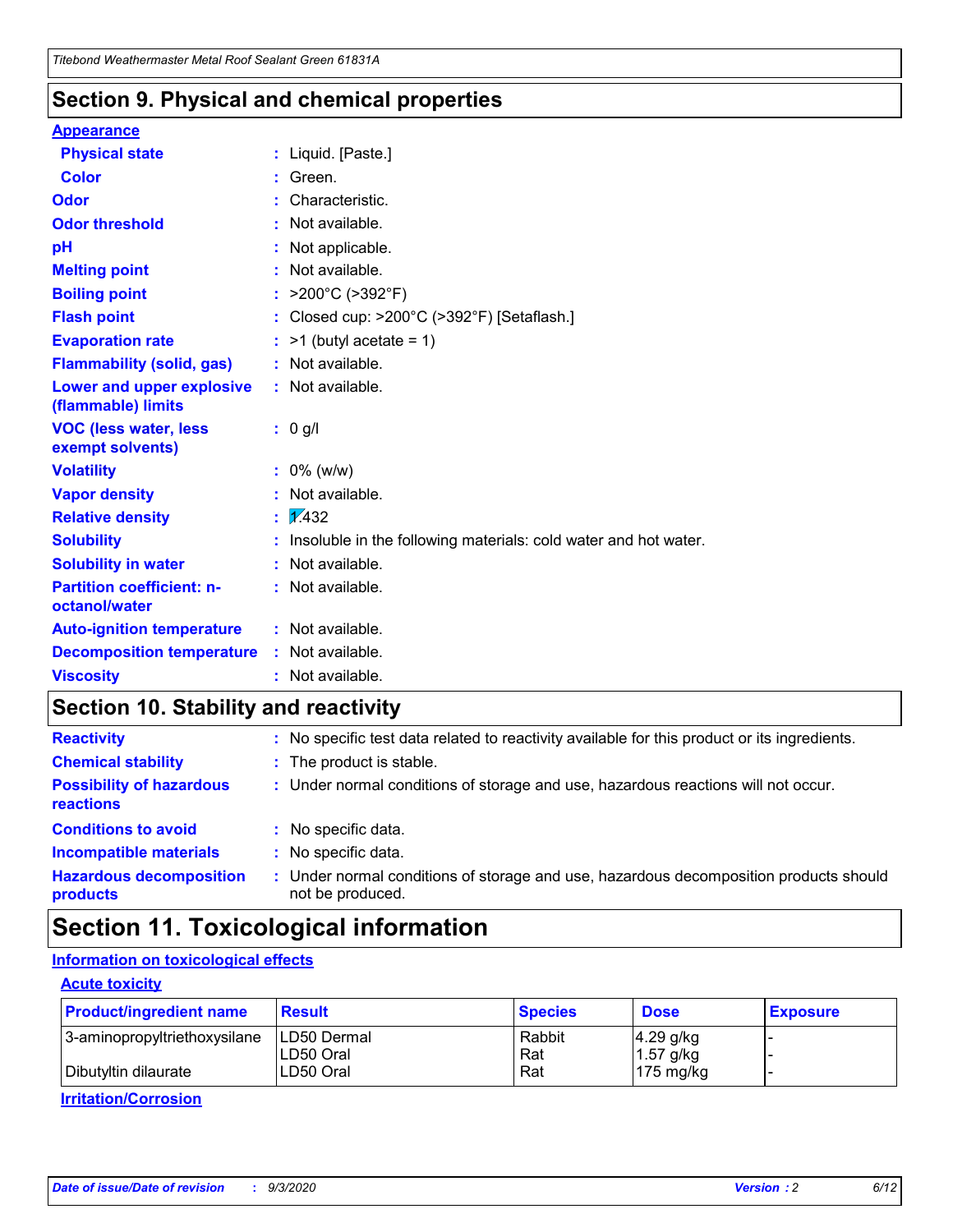# **Section 11. Toxicological information**

| <b>Product/ingredient name</b> | <b>Result</b>            | <b>Species</b> | <b>Score</b> | <b>Exposure</b>    | <b>Observation</b> |
|--------------------------------|--------------------------|----------------|--------------|--------------------|--------------------|
| 3-aminopropyltriethoxysilane   | Eyes - Mild irritant     | Rabbit         |              | $100 \text{ mg}$   |                    |
|                                | Eyes - Severe irritant   | Rabbit         |              | 24 hours 750       |                    |
|                                |                          |                |              | ug                 |                    |
|                                | Skin - Severe irritant   | Rabbit         |              | 24 hours 5         | -                  |
| Dibutyltin dilaurate           | Eyes - Moderate irritant | Rabbit         |              | mg<br>24 hours 100 |                    |
|                                |                          |                |              | mg                 |                    |
|                                | Skin - Severe irritant   | Rabbit         |              | 500 mg             | -                  |

#### **Sensitization**

Not available.

#### **Mutagenicity**

Not available.

#### **Carcinogenicity**

Not available.

#### **Reproductive toxicity**

Not available.

#### **Teratogenicity**

Not available.

#### **Specific target organ toxicity (single exposure)**

Not available.

#### **Specific target organ toxicity (repeated exposure)**

| <b>Name</b>                                                                  |                                                                                                                             | <b>Category</b>                                     | <b>Route of</b><br>exposure | <b>Target organs</b> |  |
|------------------------------------------------------------------------------|-----------------------------------------------------------------------------------------------------------------------------|-----------------------------------------------------|-----------------------------|----------------------|--|
| Dibutyltin dilaurate                                                         |                                                                                                                             | Category 1                                          | $\overline{\phantom{0}}$    | respiratory system   |  |
| <b>Aspiration hazard</b><br>Not available.                                   |                                                                                                                             |                                                     |                             |                      |  |
| <b>Information on the likely</b><br>routes of exposure                       | : Not available.                                                                                                            |                                                     |                             |                      |  |
| <b>Potential acute health effects</b>                                        |                                                                                                                             |                                                     |                             |                      |  |
| <b>Eye contact</b>                                                           |                                                                                                                             | : May cause eye irritation.                         |                             |                      |  |
| <b>Inhalation</b>                                                            |                                                                                                                             | : No known significant effects or critical hazards. |                             |                      |  |
| <b>Skin contact</b>                                                          | : May cause skin irritation.                                                                                                |                                                     |                             |                      |  |
| <b>Ingestion</b>                                                             |                                                                                                                             | : No known significant effects or critical hazards. |                             |                      |  |
| Symptoms related to the physical, chemical and toxicological characteristics |                                                                                                                             |                                                     |                             |                      |  |
| <b>Eye contact</b>                                                           | : Adverse symptoms may include the following:<br>irritation<br>watering<br>redness                                          |                                                     |                             |                      |  |
| <b>Inhalation</b>                                                            | : Adverse symptoms may include the following:<br>reduced fetal weight<br>increase in fetal deaths<br>skeletal malformations |                                                     |                             |                      |  |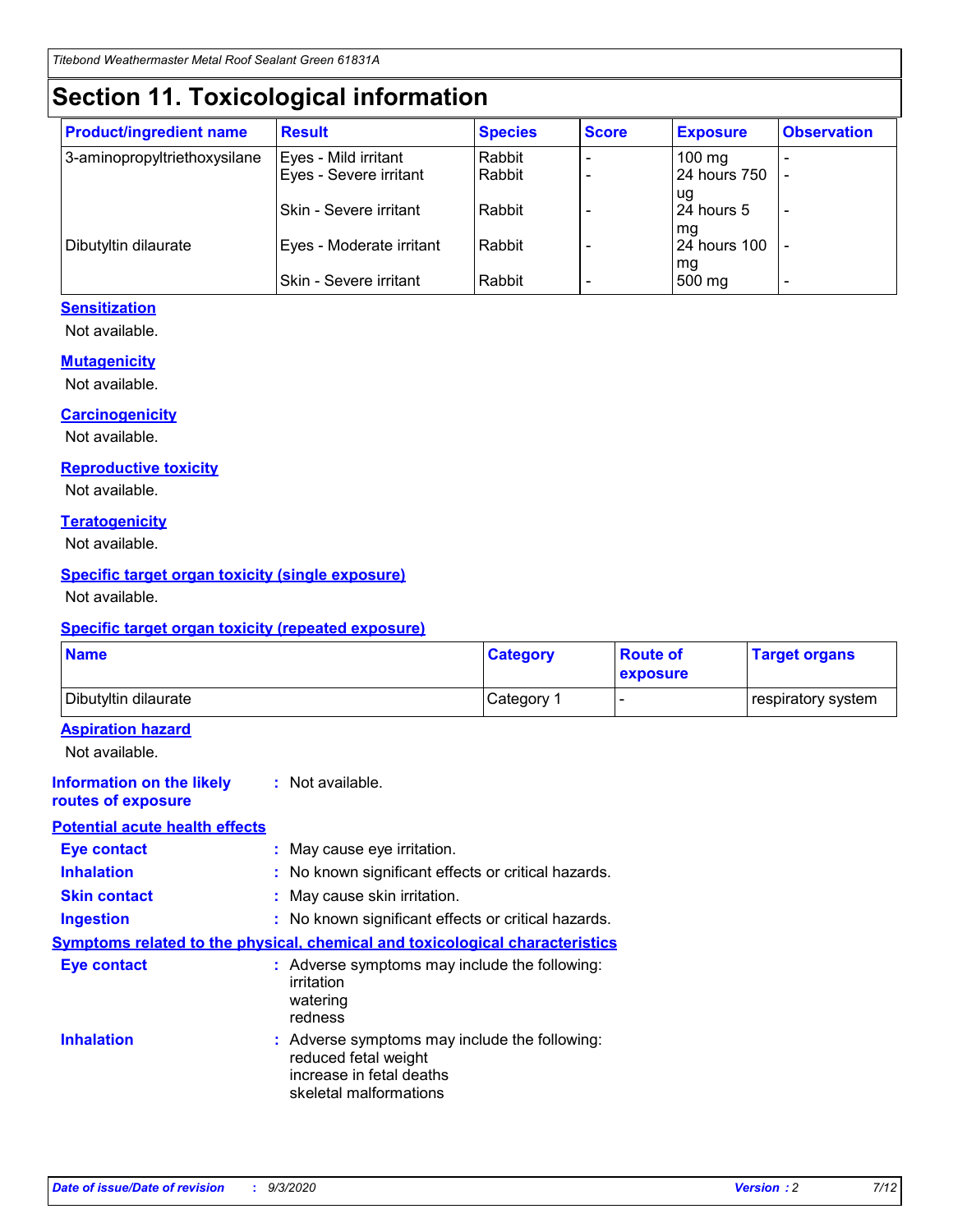*Titebond Weathermaster Metal Roof Sealant Green 61831A*

# **Section 11. Toxicological information**

| <b>Skin contact</b>                     | : Adverse symptoms may include the following:                                                            |
|-----------------------------------------|----------------------------------------------------------------------------------------------------------|
|                                         | irritation                                                                                               |
|                                         | redness<br>reduced fetal weight                                                                          |
|                                         | increase in fetal deaths                                                                                 |
|                                         | skeletal malformations                                                                                   |
| <b>Ingestion</b>                        | : Adverse symptoms may include the following:                                                            |
|                                         | reduced fetal weight                                                                                     |
|                                         | increase in fetal deaths<br>skeletal malformations                                                       |
|                                         | Delayed and immediate effects and also chronic effects from short and long term exposure                 |
| <b>Short term exposure</b>              |                                                                                                          |
| <b>Potential immediate</b>              | : Not available.                                                                                         |
| effects                                 |                                                                                                          |
| <b>Potential delayed effects</b>        | : Not available.                                                                                         |
| <b>Long term exposure</b>               |                                                                                                          |
| <b>Potential immediate</b><br>effects   | : Not available.                                                                                         |
| <b>Potential delayed effects</b>        | : Not available.                                                                                         |
| <b>Potential chronic health effects</b> |                                                                                                          |
| Not available.                          |                                                                                                          |
| <b>General</b>                          | : Once sensitized, a severe allergic reaction may occur when subsequently exposed to<br>very low levels. |
| <b>Carcinogenicity</b>                  | : No known significant effects or critical hazards.                                                      |
| <b>Mutagenicity</b>                     | No known significant effects or critical hazards.                                                        |
| <b>Teratogenicity</b>                   | May damage the unborn child.                                                                             |
| <b>Developmental effects</b>            | : No known significant effects or critical hazards.                                                      |
| <b>Fertility effects</b>                | May damage fertility.                                                                                    |
| <b>Numerical measures of toxicity</b>   |                                                                                                          |
| <b>Acute toxicity estimates</b>         |                                                                                                          |
| Not available.                          |                                                                                                          |

# **Section 12. Ecological information**

#### **Toxicity**

| <b>Product/ingredient name</b> | <b>Result</b>                                       | <b>Species</b>               | <b>Exposure</b>       |
|--------------------------------|-----------------------------------------------------|------------------------------|-----------------------|
| Dibutyltin dilaurate           | $ IC50>3$ mg/l<br>Chronic EC10 > 2 mg/l Fresh water | Algae<br>Algae - Desmodesmus | 72 hours<br>196 hours |
|                                |                                                     | subspicatus                  |                       |

#### **Persistence and degradability**

| <b>Product/ingredient name</b> | <b>Test</b>                                                                    | <b>Result</b>  |                   | <b>Dose</b> | <b>Inoculum</b>         |
|--------------------------------|--------------------------------------------------------------------------------|----------------|-------------------|-------------|-------------------------|
| Dibutyltin dilaurate           | OECD 301F<br>Ready<br>Biodegradability -<br>Manometric<br>Respirometry<br>Test | 23 % - 28 days |                   |             |                         |
| <b>Product/ingredient name</b> | <b>Aquatic half-life</b>                                                       |                | <b>Photolysis</b> |             | <b>Biodegradability</b> |
| Dibutyltin dilaurate           |                                                                                |                |                   |             | <b>Inherent</b>         |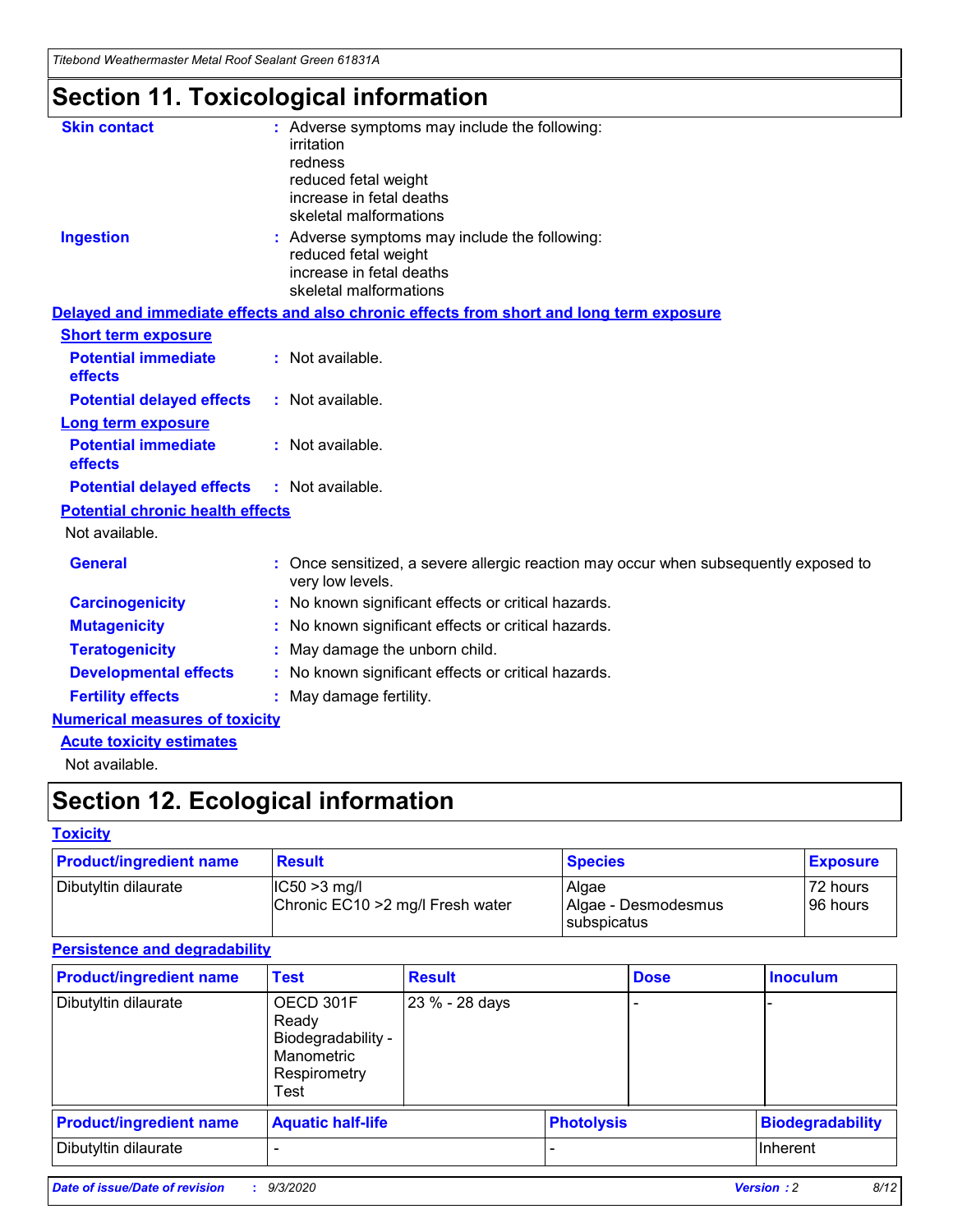# **Section 12. Ecological information**

#### **Bioaccumulative potential**

| <b>Product/ingredient name</b> | $LogPow$ | <b>BCF</b> | <b>Potential</b> |
|--------------------------------|----------|------------|------------------|
| 3-aminopropyltriethoxysilane   | 1.7      | 3.4        | low              |
| Dibutyltin dilaurate           | 4.44     | 2.91       | low              |

#### **Mobility in soil**

| <b>INIUDIIILY III SUIL</b>                              |                                                     |
|---------------------------------------------------------|-----------------------------------------------------|
| <b>Soil/water partition</b><br><b>coefficient (Koc)</b> | : Not available.                                    |
| <b>Other adverse effects</b>                            | : No known significant effects or critical hazards. |

### **Section 13. Disposal considerations**

**Disposal methods :**

The generation of waste should be avoided or minimized wherever possible. Disposal of this product, solutions and any by-products should at all times comply with the requirements of environmental protection and waste disposal legislation and any regional local authority requirements. Dispose of surplus and non-recyclable products via a licensed waste disposal contractor. Waste should not be disposed of untreated to the sewer unless fully compliant with the requirements of all authorities with jurisdiction. Waste packaging should be recycled. Incineration or landfill should only be considered when recycling is not feasible. This material and its container must be disposed of in a safe way. Care should be taken when handling emptied containers that have not been cleaned or rinsed out. Empty containers or liners may retain some product residues. Avoid dispersal of spilled material and runoff and contact with soil, waterways, drains and sewers.

### **Section 14. Transport information**

|                                      | <b>DOT</b><br><b>Classification</b> | <b>TDG</b><br><b>Classification</b> | <b>Mexico</b><br><b>Classification</b> | <b>ADR/RID</b>           | <b>IMDG</b>              | <b>IATA</b>    |
|--------------------------------------|-------------------------------------|-------------------------------------|----------------------------------------|--------------------------|--------------------------|----------------|
| <b>UN number</b>                     | Not regulated.                      | Not regulated.                      | Not regulated.                         | Not regulated.           | Not regulated.           | Not regulated. |
| <b>UN proper</b><br>shipping name    |                                     |                                     |                                        |                          |                          |                |
| <b>Transport</b><br>hazard class(es) |                                     | $\overline{\phantom{0}}$            | $\qquad \qquad \blacksquare$           | $\overline{\phantom{0}}$ | $\overline{\phantom{0}}$ |                |
| <b>Packing group</b>                 |                                     |                                     |                                        |                          |                          |                |
| <b>Environmental</b><br>hazards      | No.                                 | No.                                 | No.                                    | No.                      | No.                      | No.            |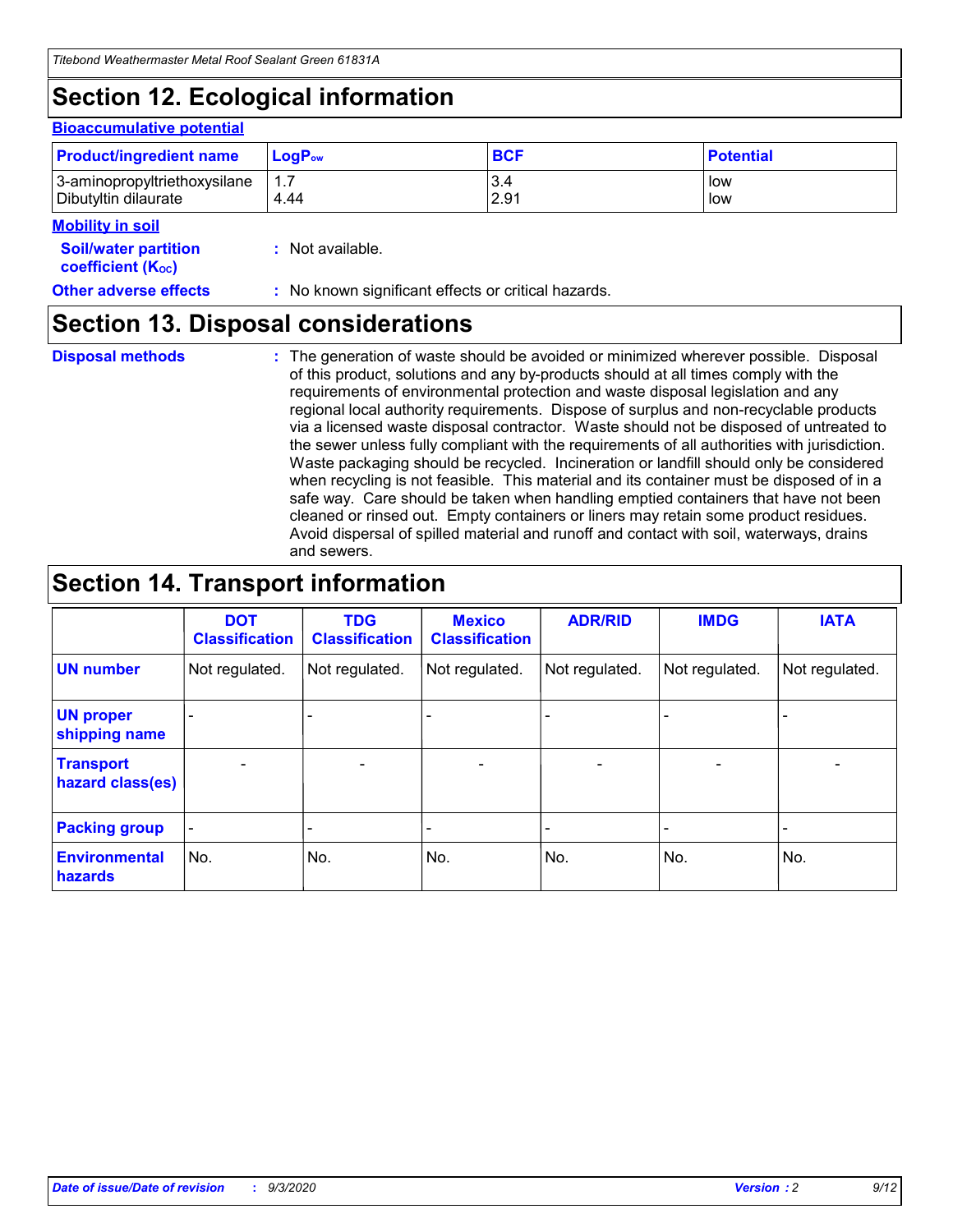### **Section 15. Regulatory information**

#### **U.S. Federal regulations**

#### **SARA 302/304**

#### **Composition/information on ingredients**

No products were found.

| SARA 304 RQ | Not applicable. |
|-------------|-----------------|
|-------------|-----------------|

#### **SARA 311/312**

#### **Classification :** EYE IRRITATION - Category 2B SKIN SENSITIZATION - Category 1 TOXIC TO REPRODUCTION - Category 1B HNOC - Product generates methanol during cure.

#### **Composition/information on ingredients**

| <b>Name</b>                  | $\frac{9}{6}$ | <b>Classification</b>                                                                                                                                                                                                                                                                                      |
|------------------------------|---------------|------------------------------------------------------------------------------------------------------------------------------------------------------------------------------------------------------------------------------------------------------------------------------------------------------------|
| 3-aminopropyltriethoxysilane | $\leq$ 3      | <b>FLAMMABLE LIQUIDS - Category 4</b><br><b>ACUTE TOXICITY (oral) - Category 4</b><br><b>SKIN IRRITATION - Category 2</b><br>EYE IRRITATION - Category 2A                                                                                                                                                  |
| Dibutyltin dilaurate         | ≤0.3          | <b>ACUTE TOXICITY (oral) - Category 3</b><br>SKIN CORROSION - Category 1C<br>SERIOUS EYE DAMAGE - Category 1<br>SKIN SENSITIZATION - Category 1<br><b>GERM CELL MUTAGENICITY - Category 2</b><br>TOXIC TO REPRODUCTION - Category 1B<br>SPECIFIC TARGET ORGAN TOXICITY (REPEATED<br>EXPOSURE) - Category 1 |

#### **State regulations**

**Massachusetts :**

: None of the components are listed.

**New York :** None of the components are listed. **New Jersey :** None of the components are listed.

**Pennsylvania :** None of the components are listed.

#### **California Prop. 65**

WARNING: This product can expose you to methanol, which is known to the State of California to cause birth defects or other reproductive harm. For more information go to www.P65Warnings.ca.gov.

| Ingredient name | No significant risk Maximum<br>level | acceptable dosage<br><b>level</b> |
|-----------------|--------------------------------------|-----------------------------------|
| I methanol      |                                      | Yes.                              |

#### **International regulations**

**Chemical Weapon Convention List Schedules I, II & III Chemicals** Not listed.

#### **Montreal Protocol**

Not listed.

**Stockholm Convention on Persistent Organic Pollutants**

Not listed.

#### **UNECE Aarhus Protocol on POPs and Heavy Metals** Not listed.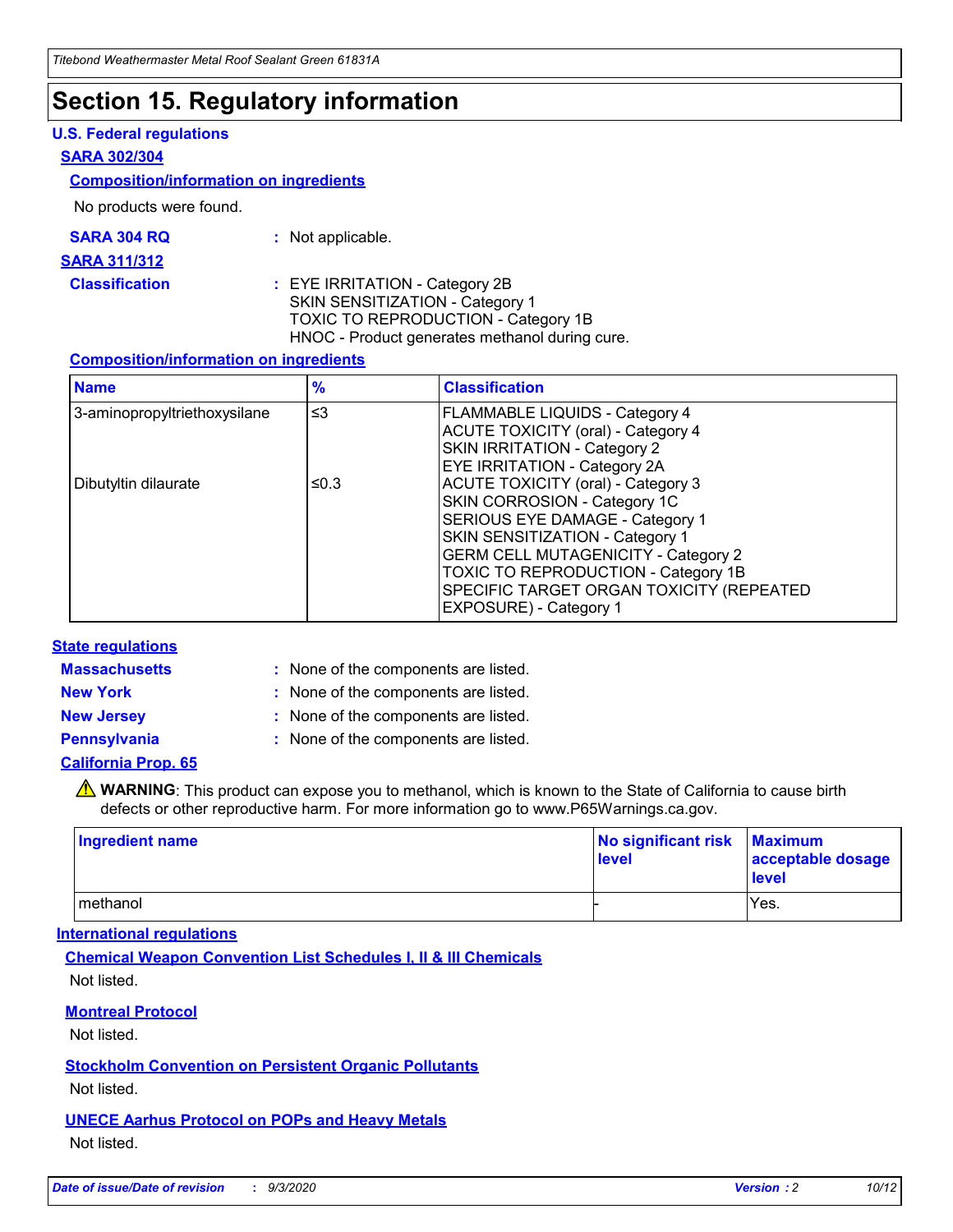# **Section 15. Regulatory information**

#### **Inventory list**

- 
- **China :** Not determined.

**United States TSCA 8(b) inventory**

**:** All components are active or exempted.

# **Section 16. Other information**

**Hazardous Material Information System (U.S.A.)**



**Caution: HMIS® ratings are based on a 0-4 rating scale, with 0 representing minimal hazards or risks, and 4 representing significant hazards or risks. Although HMIS® ratings and the associated label are not required on SDSs or products leaving a facility under 29 CFR 1910.1200, the preparer may choose to provide them. HMIS® ratings are to be used with a fully implemented HMIS® program. HMIS® is a registered trademark and service mark of the American Coatings Association, Inc.**

**The customer is responsible for determining the PPE code for this material. For more information on HMIS® Personal Protective Equipment (PPE) codes, consult the HMIS® Implementation Manual.**

**National Fire Protection Association (U.S.A.)**



**Reprinted with permission from NFPA 704-2001, Identification of the Hazards of Materials for Emergency Response Copyright ©1997, National Fire Protection Association, Quincy, MA 02269. This reprinted material is not the complete and official position of the National Fire Protection Association, on the referenced subject which is represented only by the standard in its entirety.**

**Copyright ©2001, National Fire Protection Association, Quincy, MA 02269. This warning system is intended to be interpreted and applied only by properly trained individuals to identify fire, health and reactivity hazards of chemicals. The user is referred to certain limited number of chemicals with recommended classifications in NFPA 49 and NFPA 325, which would be used as a guideline only. Whether the chemicals are classified by NFPA or not, anyone using the 704 systems to classify chemicals does so at their own risk.**

#### **Procedure used to derive the classification**

| <b>Classification</b>                                                                                                | <b>Justification</b>                                  |
|----------------------------------------------------------------------------------------------------------------------|-------------------------------------------------------|
| <b>EYE IRRITATION - Category 2B</b><br><b>SKIN SENSITIZATION - Category 1</b><br>TOXIC TO REPRODUCTION - Category 1B | Expert judgment<br>Expert judgment<br>Expert judgment |
| <b>History</b>                                                                                                       |                                                       |

| <b>Date of printing</b>           | : 4/22/2022 |
|-----------------------------------|-------------|
| Date of issue/Date of<br>revision | : 9/3/2020  |
| Date of previous issue            | : 9/3/2020  |
| <b>Version</b>                    | $\cdot$ 2   |
|                                   |             |